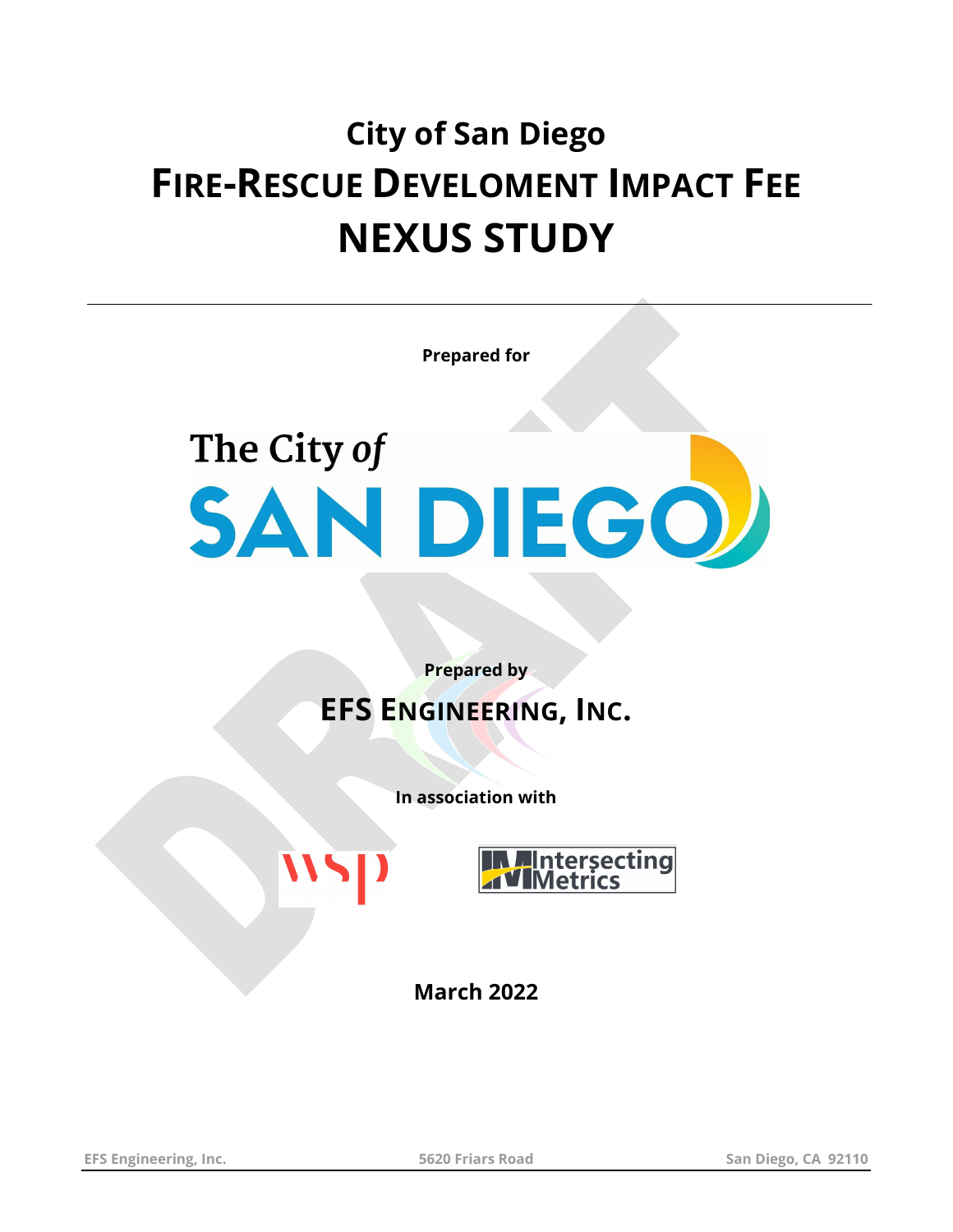## **Table of Contents**

#### **List of Figures**

Figure 1: Response Time Propensity Model Results

#### **List of Tables**

- Table 1: Deployment Measures to Address Future Growth by Population Density per Square Mile
- Table 2: Summary of Improvements & Unit Costs
- Table 3: Existing Improvements & Cost Per Service Population
- Table 4: Future Improvements & Cost Per Service Population in Underserved Areas

#### **Appendices**

Appendix A: Fire-Rescue Development Impact Fee Program – Unit Cost Analysis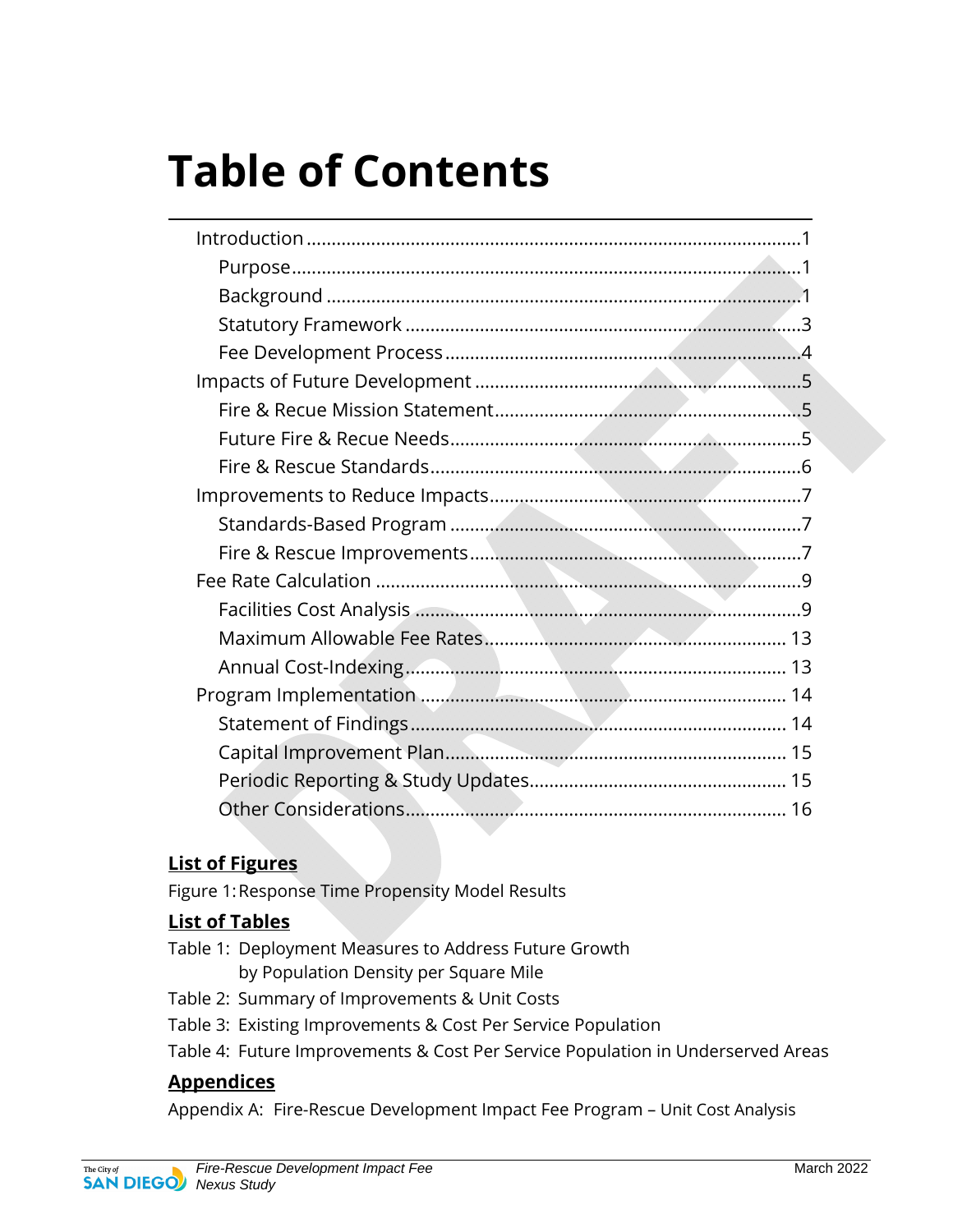## **Introduction**

#### **Purpose**

The purpose of this Nexus Study is to document and summarize information supporting the development and implementation of an impact fee program to fund fire and rescue facilities needed to accommodate growth in the City of San Diego (City). The proposed "Fire-Rescue Development Impact Fee" (Fire-Rescue DIF) will be used to fund a variety of fire and emergency response capital improvements to accommodate future growth, in a manner consistent with goals and policies set forth in the *City of San Diego General Plan* (General Plan).

#### **Background**

The following section provides a brief summary of local codes, plans, technical reports, and legislative actions relevant to the development of the proposed Fire-Rescue DIF.

#### *San Diego Municipal Code*

In furtherance of City policies related to the maintenance of an effective facilities financing program, the City Council approved *San Diego Municipal Code* (SDMC) §142.0640 (under Ordinance O-18451 N.S., adopted on December 9, 1997) that set forth certain requirements to ensure the impact of new development is mitigated through payment of appropriate fees.



#### *City of San Diego General Plan*

The General Plan was adopted on March 10, 2008 by City Council Resolution R-303473. Portions of the General Plan have been updated over the years. The General Plan's *Public Facilities, Services and Safety Element* (updated June 15, 2018) calls for the implementation of financing strategies to address existing and future public facility needs citywide, including specific goals, policies and standards for fire-rescue services.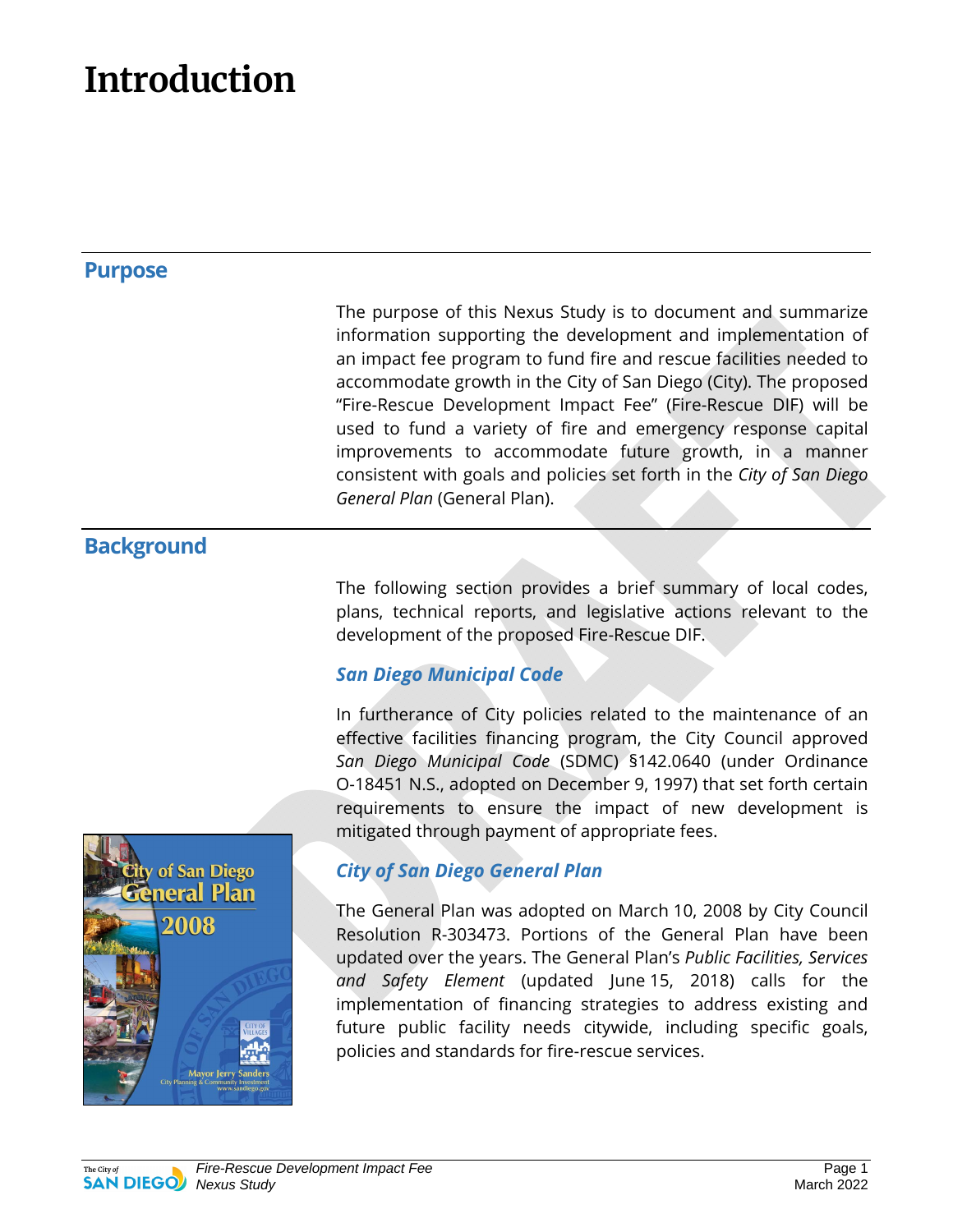

# **Build Better SD**

#### *Citygate Reports*

The City retained Citygate Associates, LLC (Citygate) to perform a Standards of Response Coverage review for the Fire-Rescue Department. The study (dated February 22, 2017) evaluated the adequacy of the current fire station resource deployment system, the risks to be protected and the emergency incident outcomes desired by the community. Citygate was also engaged to study and assess Fire-Rescue's Metro Zone Emergency Command & Data Center functions and facilities as they relate to performance and readiness, when compared to best practices within the industry.

#### *Assembly Bill 602 (Grayson, 2021)*

On September 28, 2021, Governor Newsom signed Assembly Bill 602 (AB 602). AB 602 sets forth several new substantive and procedural requirements for impact fee studies adopted on or after January 1, 2022, and additional provisions applicable to nexus studies adopted after July 1, 2022.

#### *Build Better SD Initiative*

*Build Better SD* is a citywide initiative to support the City's equity, access, conservation and sustainability goals. The initiative prioritizes the delivery of safe and enjoyable parks; secure and convenient spaces to gather, interact, bike, walk and roll; and immersive and interactive libraries. Among other things, *Build Better SD* will:

- Align the City's General Plan with new policies that will prioritize investments in areas with the greatest needs and create opportunities to gather valuable community input. This will ensure public spaces and facilities truly meet the needs of those they are intended to serve and can be delivered to more people more quickly.
- ♦ Amend the SDMC to implement these new policies that promote more investments in public spaces for all the people that live, work and play in the City.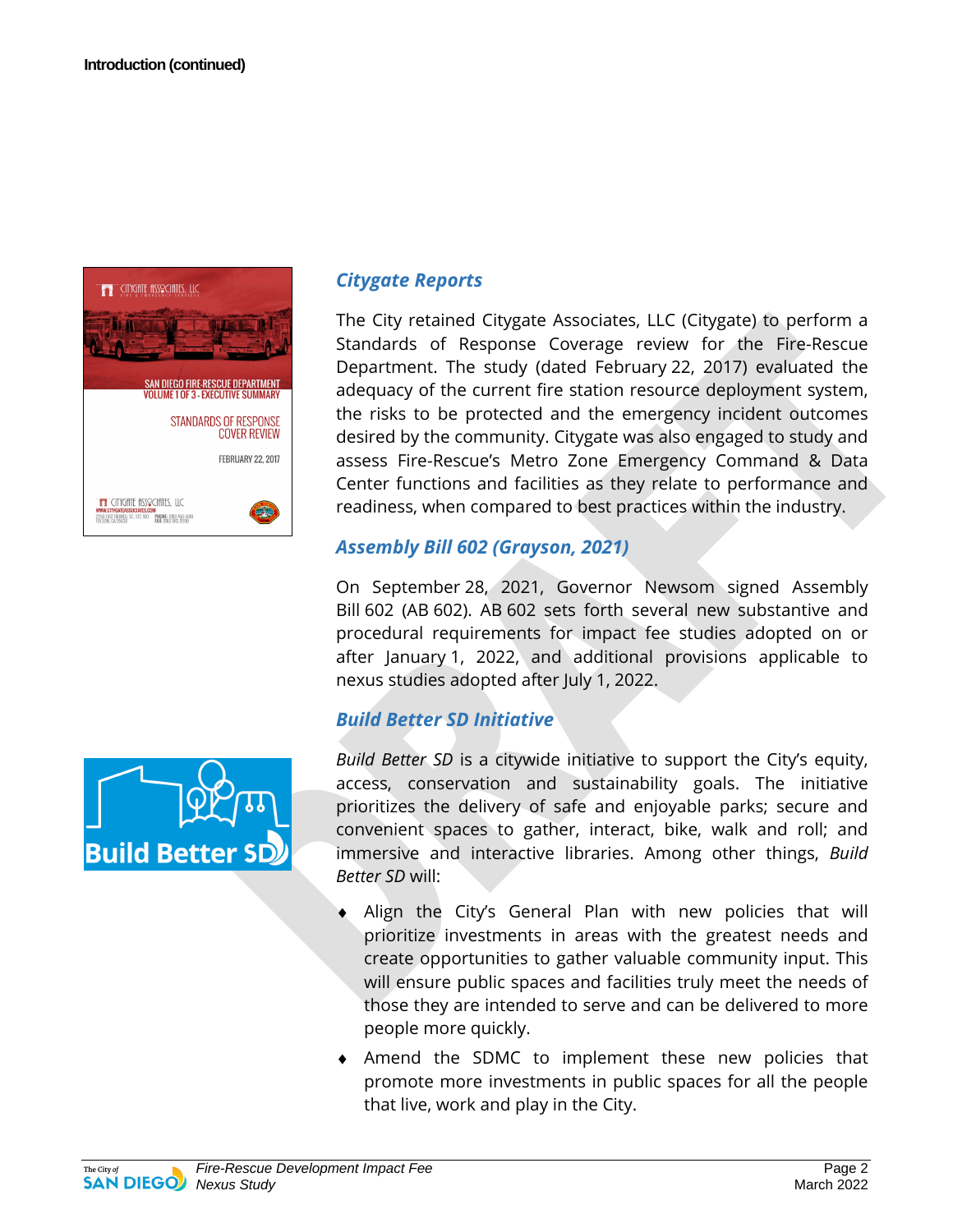- Improve the Regional Transportation Congestion Improvement Program (RTCIP) to align with the City's vision to create neighborhoods where people can safely and enjoyably bike, walk, roll or take transit, and to produce housing units of all sizes.
- ♦ Update Development Impact Fee structure to streamline public investments and further equitable policies, with an emphasis on prioritizing investment in neighborhoods with the greatest needs and delivering more infrastructure to more people, more quickly.

#### **Statutory Framework**

Local agencies may charge development impact fees pursuant to the *Mitigation Fee Act* (California Government Code §66000 et seq.) to finance the cost of public facilities or services needed to serve or mitigate the effects of development. A development impact fee is a monetary exaction, not a property-related tax or special assessment within the meaning of *Proposition 218* (California Constitution, Article XIII). Impact fees are a commonly-used and well-accepted means of mitigating the impacts created by future growth. Public agencies regularly levy impact fees on new development to fund a variety of public facilities, including roads, fire-rescue, sewer and water facilities, libraries, parks, and schools.

The proposed Fire-Rescue DIF has been developed and will be implemented in accordance with the *Mitigation Fee Act*. Prior to establishing, increasing, or imposing an impact fee, the *Mitigation Fee Act* requires the local agency to make the following findings:

- Identify the purpose of the fee (Government Code §66001(a)(1));
- ♦ Identify the use for the fee and the facilities to be built (Government Code §66001(a)(2));
- ♦ Determine a reasonable relationship between the fee's use and the type of development project on which the fee is imposed (Government Code §66001(a)(3));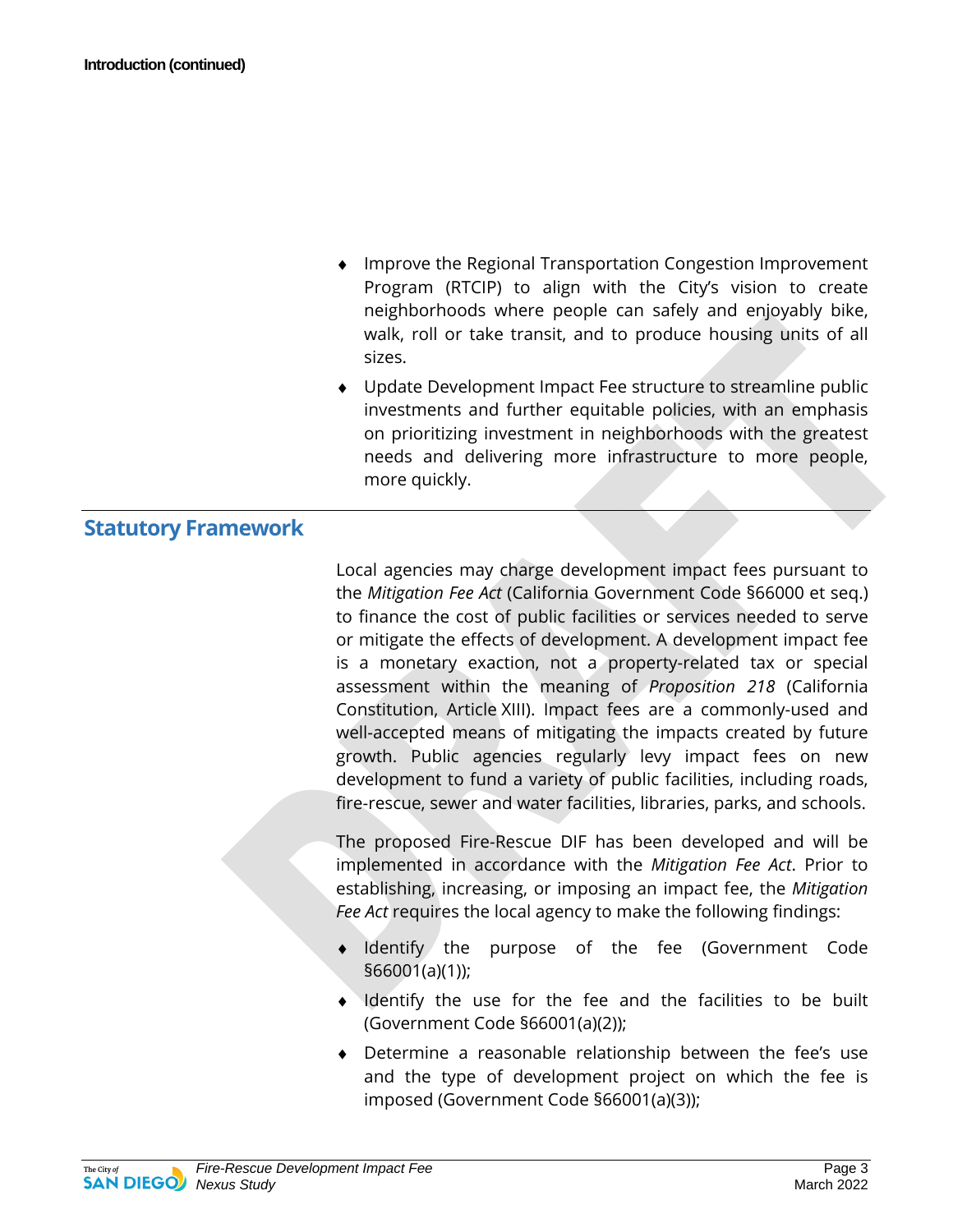- ♦ Determine a reasonable relationship between the need for the public facility and the type of development project (Government Code §66001(a)(4)); and
- ♦ Determine a reasonable relationship between the amount of the fee and the cost of the facility attributable to development (Government Code §66001(b)).

For purposes of the subject fee program, a statement of requisite findings is presented in the "Program Implementation" section of this report.

#### **Fee Development Process**

The remainder of this report summarizes the process by which the Fire-Rescue DIF was developed, as presented in the following sections:

- Impacts of Future Development
- Improvements to Reduce Impacts
- **Fee Rate Calculation**
- Program Implementation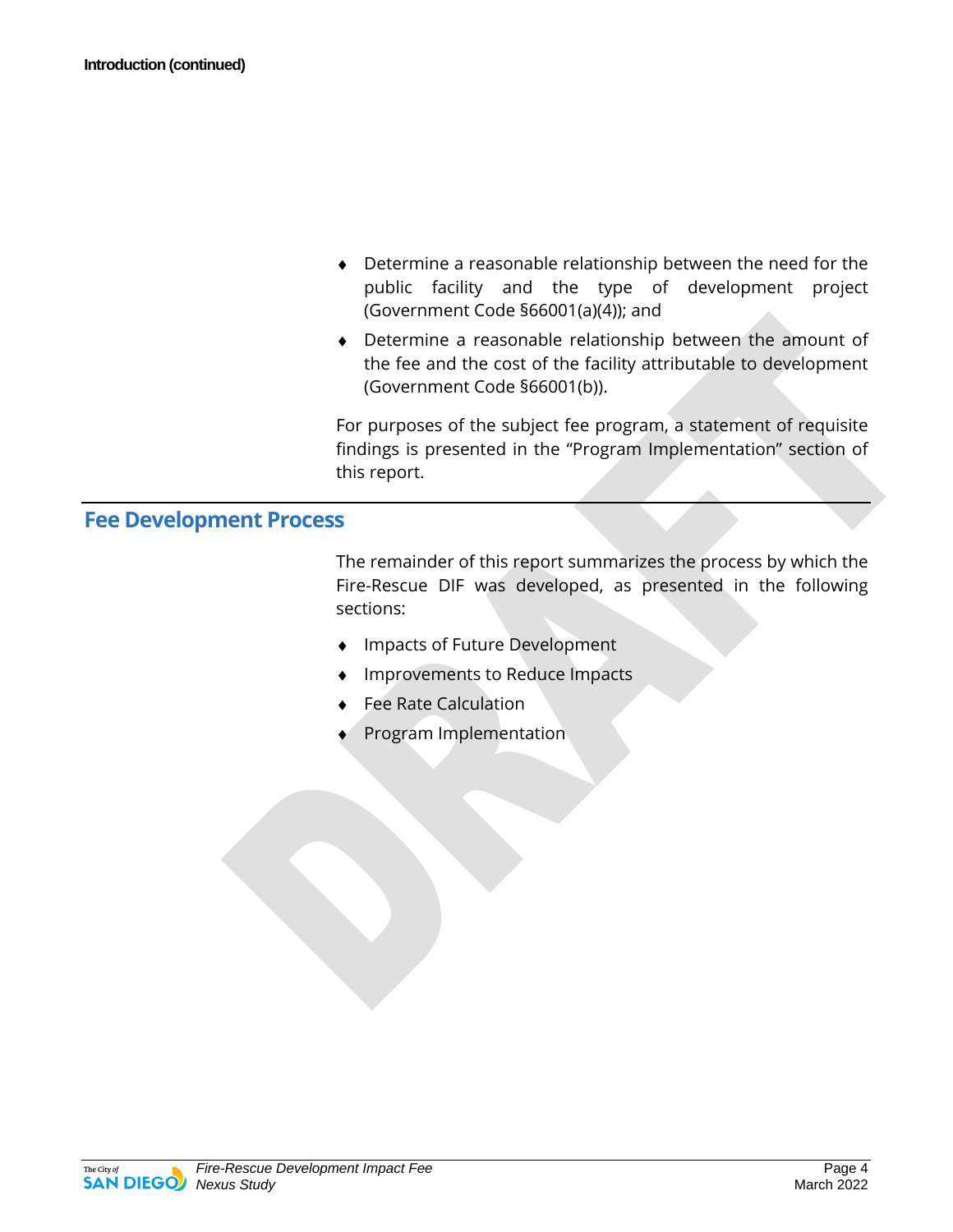## **Impacts of Future Development**

#### **Fire & Recue Mission Statement**

In accordance with the General Plan, the Fire-Rescue Department's stated mission is "to serve the City by providing the highest level of emergency/rescue services, hazard prevention and safety education ensuring the protection of life, property and the environment. This includes the delivery of medical advanced life support services through a comprehensive first-responder paramedic system. The Fire-Rescue Department provides paramedics on first responder apparatus as well as ambulances."

#### **Future Fire & Recue Needs**

Future development (and associated growth in service population) within the City will cause increased demand for fire and rescue services. Without a corresponding investment in fire and rescue improvements, this increased demand will result in sub-standard service levels, inadequate coverage, and other service inequities. The proposed Fire-Rescue DIF will be used to fund fire and rescue improvements throughout the City in a manner consistent with the goals and policies set forth in the General Plan.

The General Plan acknowledges that "[b]uilding new or expanded fire and rescue facilities requires significant planning and coordination to address facility location, funding and the timing of development." In addition, "[t]he topography and terrain throughout the City presents considerable demands on fire-rescue services under various conditions and can also affect response times. Future infill development will place an increasing demand on the capabilities of fire-rescue resources to deliver an acceptable level of emergency service."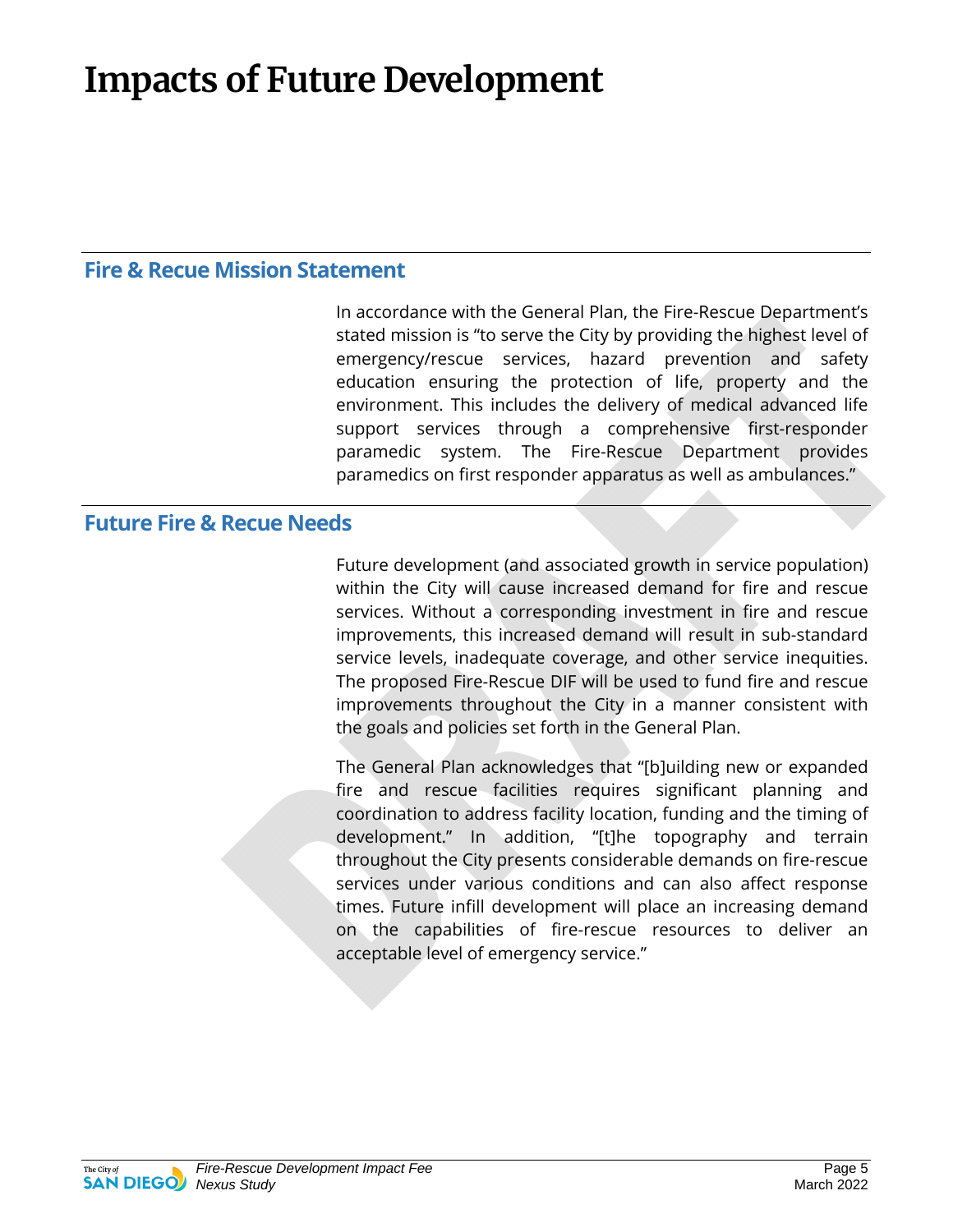#### **Fire & Rescue Standards**

The General Plan's *Public Facilities, Services and Safety Element* sets forth the following goals for the Fire-Rescue Department:

- Protection of life, property, and environment by delivering the highest level of emergency and fire-rescue services, hazard prevention, and safety education
- ♦ Minimize fire hazards resulting from structural or wildland fires
- Manage fuel loads in wildland areas

The City Council adopted response time objectives as a framework to guide the Fire-Rescue Department's progress toward meeting the desired level of emergency service standards. This includes additional fire stations and service enhancements in underserved communities. The General Plan's *Public Facilities, Services and Safety Element* sets forth various policies, including standards for emergency response times. These standards are summarized in **Table 1**.

#### **TABLE 1: Deployment Measures to Address Future Growth by Population Density per Square Mile**

|  |                         | $>1,000-$<br>people/sq.<br>mi. | 1,000 to<br>500<br>people/sq.<br>mi. | 500 to 50<br>people/sq.<br>$\mathbf{mi}$ . $*$ | <b>Permanent open</b><br>space areas |
|--|-------------------------|--------------------------------|--------------------------------------|------------------------------------------------|--------------------------------------|
|  | 1st Due Travel Time     | 5 minutes                      | 12 minutes                           | 20 minutes                                     | 10 minutes                           |
|  | Total Reflex* Time      | 7.5 minutes                    | 14.5 minutes                         | 22.5 minutes                                   | 12.5 minutes                         |
|  | 1st Alarm Travel Time   | 8 minutes                      | 16 minutes                           | 24 minutes                                     | 15 minutes                           |
|  | 1st Alarm Total Reflex* | 10.5 minutes                   | 18.5 minutes                         | 26.5 minutes                                   | 17.5 minutes                         |

\* Reflex time is the total time from receipt of a 9-1-1 call to arrival of the required number of emergency units.

SOURCE: Table PF-D.1, *City of San Diego General Plan: Public Facilities, Services and Safety Element* (June 15, 2018).

Recognizing that there are very few developable areas in the City with population densities less than 1,000 people per square mile, a 7.5 minute response time was determined to be a reasonable standard for purposes of this Nexus Study and associated technical analyses.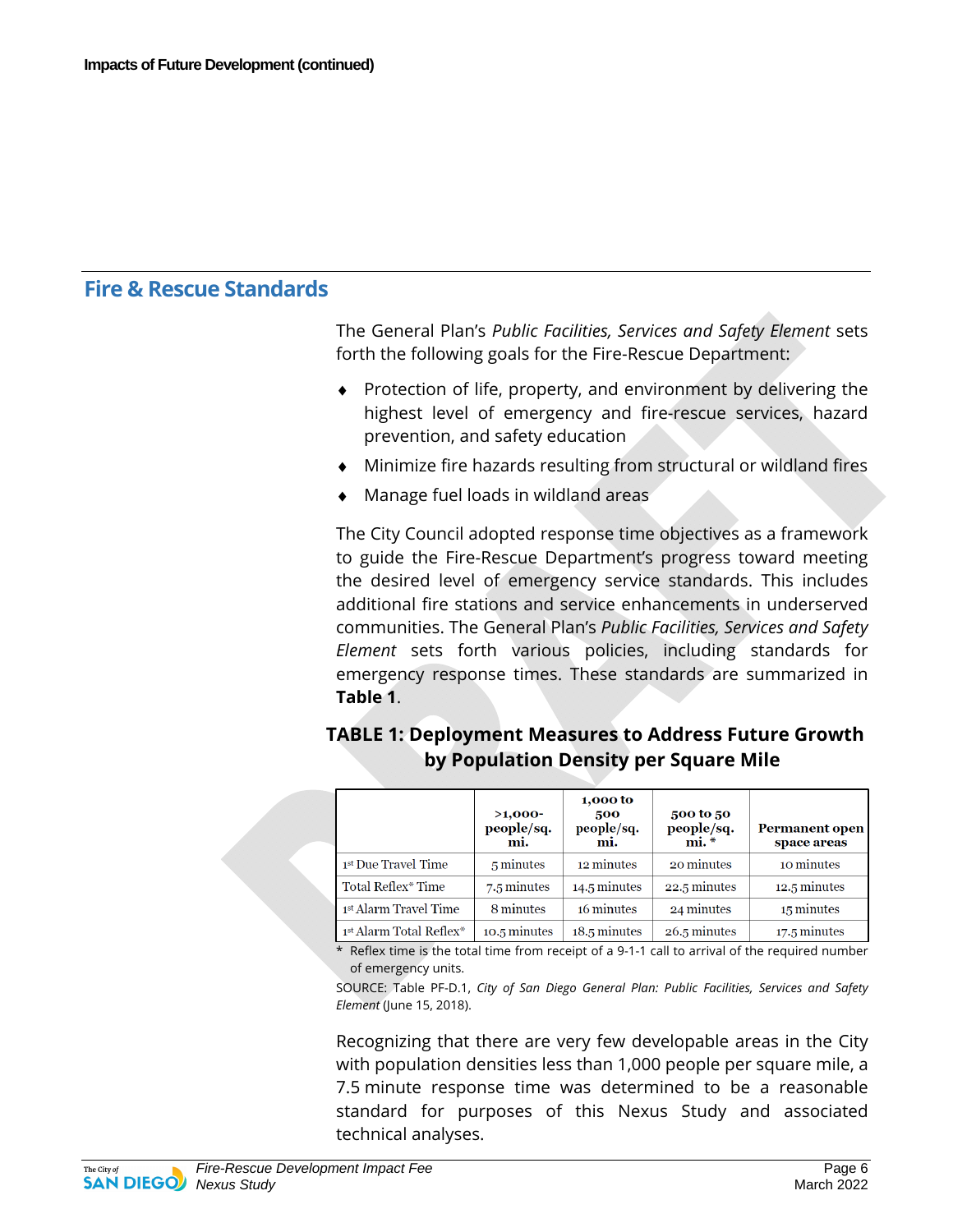## **Improvements to Reduce Impacts**

#### **Standards-Based Program**

In general, impact fee programs can be divided into one of two methodological categories, namely: (1) *Plan-based* programs, and (2) *Standards-based* programs. *Plan-based* programs are driven by a defined set of projects, whereas *standards-based* programs are focused on achieving a defined standard or level of service. Although both methodologies are equally valid, one may have certain advantages (or disadvantages) as compared to the other depending on the unique circumstances involved (e.g., type of improvements, state of current infrastructure, projected growth remaining, etc.).

The proposed Fire-Rescue DIF has been developed under a *standards-based* methodology, using the standards set forth in the General Plan. The benefits of using a *standards-based* methodology include:

- ♦ Greater flexibility to adapt to change
- Validity not tied to a static list of projects
- Citywide standard objectively measureable

#### **Fire & Rescue Improvements**

The fire and rescue improvements to be funded by the proposed Fire-Rescue DIF fall into two categories: (1) improvements needed to maintain the existing level of service, and (2) improvements and service enhancements needed to address current and projected underserved areas of the City. **Table 2** (on the following page) summarizes the types of improvements, and associated costs, used to develop the Fire-Rescue DIF.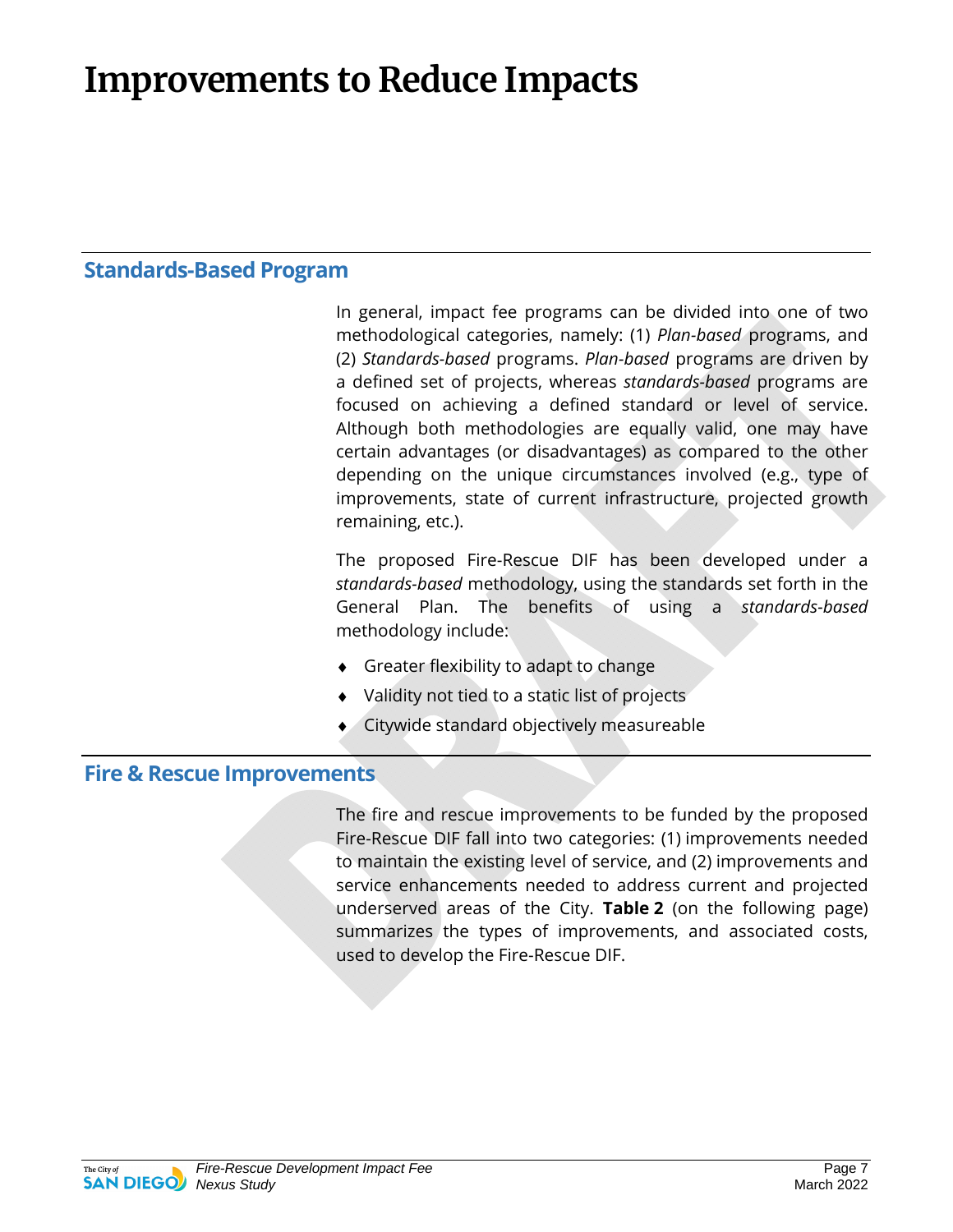|             | <b>IMPROVEMENTS</b>                          | <b>UNIT COST</b>     |
|-------------|----------------------------------------------|----------------------|
|             | <b>Aerial Truck</b>                          | \$1,700,000 per unit |
|             | Aircraft Crash Truck (City Airports)         | \$1,500,000 per unit |
|             | <b>Battalion Chief's Vehicle</b>             | \$210,000 per unit   |
|             | Brush Engine (Type III)                      | \$650,000 per unit   |
|             | <b>Chemical Pickup Rig</b>                   | \$150,000 per unit   |
|             | Communications & Command Van                 | \$1,600,000 per unit |
|             | Environmental Response Team (ERT) Equipment  | \$200,000 per unit   |
|             | Explosive Device Team Equipment & X-Ray Unit | \$1,500,000 per unit |
| & EQUIPMENT | Fast Response Squad (FRS) Equipment          | \$350,000 per unit   |
|             | Fire Engine                                  | \$1,030,000 per unit |
|             | Foam Tender                                  | \$750,000 per unit   |
|             | <b>HAZMAT Unit</b>                           | \$1,500,000 per unit |
| VEHICLES    | Lifeguard Vehicles                           | \$50,000 per unit    |
|             | Lifeguard Rescue Rig                         | \$750,000 per unit   |
|             | Light & Air Rig                              | \$750,000 per unit   |
|             | <b>Mobile Canteen</b>                        | \$150,000 per unit   |
|             | <b>Shift Commander's Vehicle</b>             | \$210,000 per unit   |
|             | US&R Rig                                     | \$1,500,000 per unit |
|             | <b>Water Tender</b>                          | \$350,000 per unit   |
|             | Fire Station - Standard (Building Cost)      | \$1,327 per sq. ft.  |
|             | Fire Station - Standard (Land Cost)          | \$4,651,849 per acre |
| STATIONS    | Fire Station - Battalion (Building Cost)     | \$1,327 per sq. ft.  |
|             | Fire Station - Battalion (Land Cost)         | \$4,651,849 per acre |

#### **TABLE 2: Summary of Improvements & Unit Costs**

SOURCE: See **Table 2** contained in *Fire-Rescue Development Impact Fee Program – Unit Cost Analysis* (prepared by Intersecting Metrics; March 16, 2022), included as **Appendix A**.

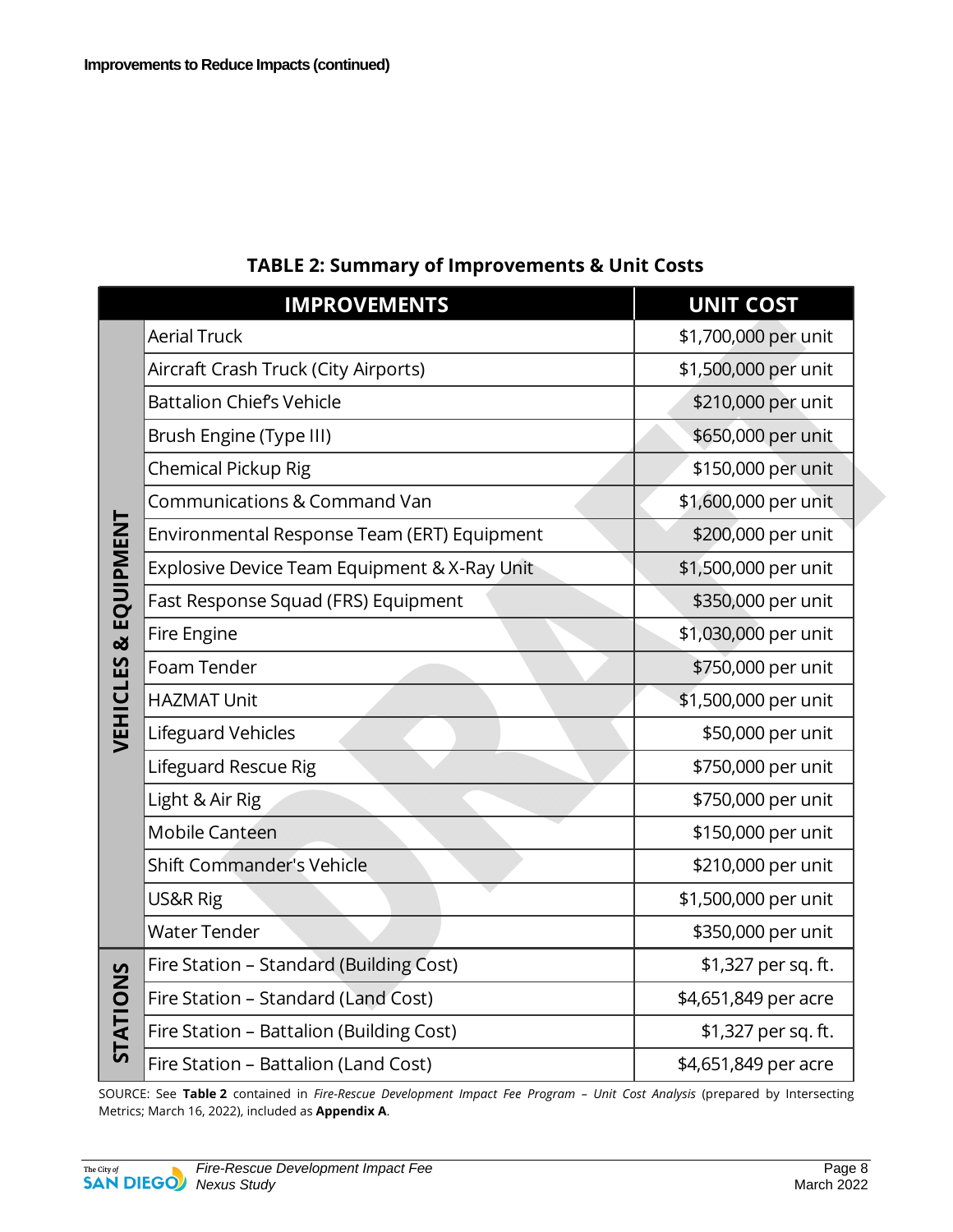## **Fee Rate Calculation**

#### **Facilities Cost Analysis**

The Fire-Rescue DIF unit cost analysis identifies the cost of existing improvements and future needed infrastructure within the City, and allocates those costs based on service population. The term "service population" refers to the population (residents and employees) within the City's Fire-Rescue service area.

As previously stated, the improvements fall into two categories: (1) improvements needed to maintain the existing level of service, and (2) improvements and service enhancements needed to address current and projected underserved areas of the City. Each of these categories, and associated fee rates, are presented in this section.

#### *Cost to Maintain Existing Level of Service*

The cost to maintain the current level of service for fire and rescue services was derived from the existing improvements (and associated costs) currently in place and the City's total service population. **Table 3** (on the following page) summarizes the fire and rescue improvements currently deployed within the City (as of May 12, 2021), corresponding total costs, and resultant cost per service population needed to maintain the current level of service.

Also shown in the table is population served per unit of each improvement (e.g., per vehicle/equipment, per square footage of station, and per acre of station land). These values are shown for information purposes only, but may prove useful to the City's planning and/or phasing of improvements as the service population grows.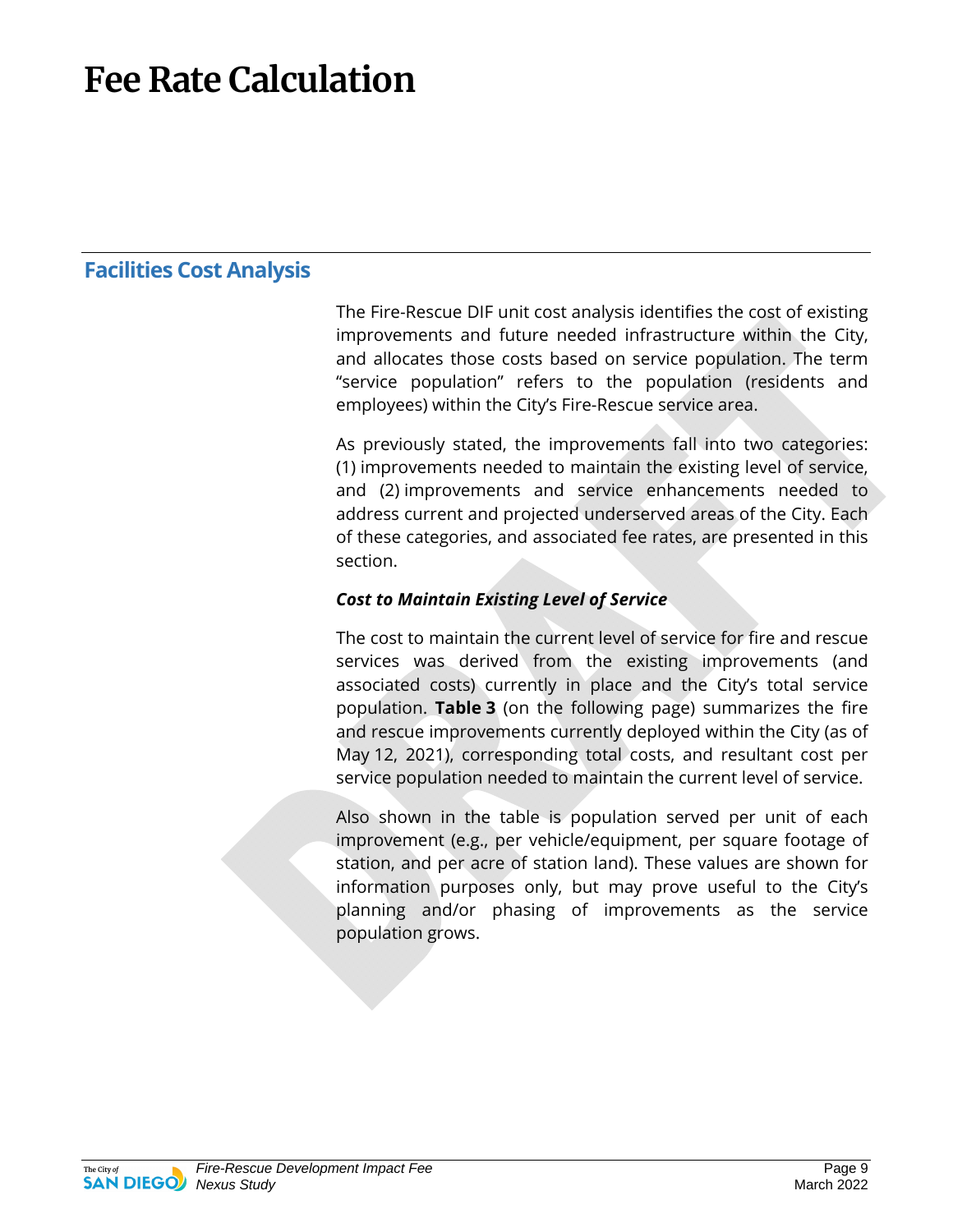|                      | <b>IMPROVEMENTS</b>                          | <b>UNIT COST</b>                    | <b>UNIT</b><br><b>QUANTITY</b> | <b>TOTAL COST</b> | <b>POPULATION</b><br>PER UNIT <sup>1</sup> |
|----------------------|----------------------------------------------|-------------------------------------|--------------------------------|-------------------|--------------------------------------------|
|                      | <b>Aerial Truck</b>                          | \$1,700,000 per unit                | 13                             | \$22,100,000      | 163,846                                    |
|                      | <b>Reserve Aerial Truck</b>                  | \$1,700,000 per unit                | $\overline{7}$                 | \$11,900,000      | 304,286                                    |
|                      | Aircraft Crash Truck (City Airports)         | \$1,500,000 per unit                | $\overline{2}$                 | \$3,000,000       | 1,065,000                                  |
|                      | Battalion Chief's Vehicle                    | \$210,000 per unit                  | $\overline{7}$                 | \$1,470,000       | 304,286                                    |
|                      | Reserve Battalion Chief's Vehicle            | \$210,000 per unit                  | 4                              | \$840,000         | 532,500                                    |
|                      | Brush Engine (Type III)                      | \$650,000 per unit                  | 11                             | \$7,150,000       | 193,636                                    |
|                      | Chemical Pickup Rig                          | \$150,000 per unit                  | $\overline{2}$                 | \$300,000         | 1,065,000                                  |
|                      | Communications & Command Van                 | \$1,600,000 per unit                | $\mathbf{1}$                   | \$1,600,000       | 2,130,000                                  |
|                      | Environmental Response Team (ERT) Equipment  | \$200,000 per unit                  | $\overline{1}$                 | \$200,000         | 2,130,000                                  |
| <b>EQUIPMENT</b>     | Explosive Device Team Equipment & X-Ray Unit | \$1,500,000 per unit                | $\overline{2}$                 | \$3,000,000       | 1,065,000                                  |
|                      | Fast Response Squad (FRS) Equipment          | \$350,000 per unit                  | $\overline{2}$                 | \$700,000         | 1,065,000                                  |
|                      | Fire Engine                                  | \$1,030,000 per unit                | 50                             | \$51,500,000      | 42,600                                     |
|                      | Reserve Fire Engine                          | \$1,030,000 per unit                | 32                             | \$32,960,000      | 66,563                                     |
| <b>VEHICLES&amp;</b> | Foam Tender                                  | \$750,000 per unit                  | $\overline{1}$                 | \$750,000         | 2,130,000                                  |
|                      | HAZMAT Unit                                  | \$1,500,000 per unit                | $\overline{2}$                 | \$3,000,000       | 1,065,000                                  |
|                      | Reserve HAZMAT Unit                          | \$1,500,000 per unit                | $\mathbf{1}$                   | \$1,500,000       | 2,130,000                                  |
|                      | Lifeguard Vehicles                           | \$50,000 per unit                   | 36                             | \$1,800,000       | 59,167                                     |
|                      | Lifeguard Rescue Rig                         | \$750,000 per unit                  | $\mathbf{1}$                   | \$750,000         | 2,130,000                                  |
|                      | Light & Air Rig                              | \$750,000 per unit                  | $\overline{2}$                 | \$1,500,000       | 1,065,000                                  |
|                      | Mobile Canteen                               | \$150,000 per unit                  | $\overline{1}$                 | \$150,000         | 2,130,000                                  |
|                      | <b>Shift Commander's Vehicle</b>             | \$210,000 per unit                  | $\mathbf{1}$                   | \$210,000         | 2,130,000                                  |
|                      | US&R Rig                                     | \$1,500,000 per unit                | $\overline{2}$                 | \$3,000,000       | 1,065,000                                  |
|                      | Reserve US&R Rig                             | \$1,500,000 per unit                | $\mathbf{1}$                   | \$1,500,000       | 2,130,000                                  |
|                      | <b>Water Tender</b>                          | \$350,000 per unit                  | $\overline{2}$                 | \$700,000         | 1,065,000                                  |
|                      | Fire Station - Standard (Building Cost)      | \$1,327 per sq. ft. 280,195 sq. ft. |                                | \$371,818,765     | 7.602                                      |
|                      | Fire Station - Standard (Land Cost)          | \$4,651,849 per acre                | 31 acres                       | \$144,207,319     | 68,710                                     |
| STATIONS             | Fire Station - Battalion (Building Cost)     | \$1,327 per sq. ft.                 | 51,115 sq. ft.                 | \$67,829,472      | 41.671                                     |
|                      | Fire Station - Battalion (Land Cost)         | \$4,651,849 per acre                | 5 acres                        | \$23,259,245      | 426,000                                    |
|                      | TOTAL COST OF EXISTING IMPROVEMENTS          |                                     |                                |                   |                                            |
|                      | <b>EXISTING SERVICE POLULATION</b>           |                                     |                                |                   |                                            |
|                      | <b>COST PER SERVICE POPULATION</b>           |                                     |                                |                   |                                            |

#### **TABLE 3: Existing Improvements & Cost Per Service Population**

 $1$  Population served per unit of improvement.

SOURCE: See **Table 3** contained in *Fire-Rescue Development Impact Fee Program – Unit Cost Analysis* (prepared by Intersecting Metrics; March 16, 2022), included as **Appendix A**.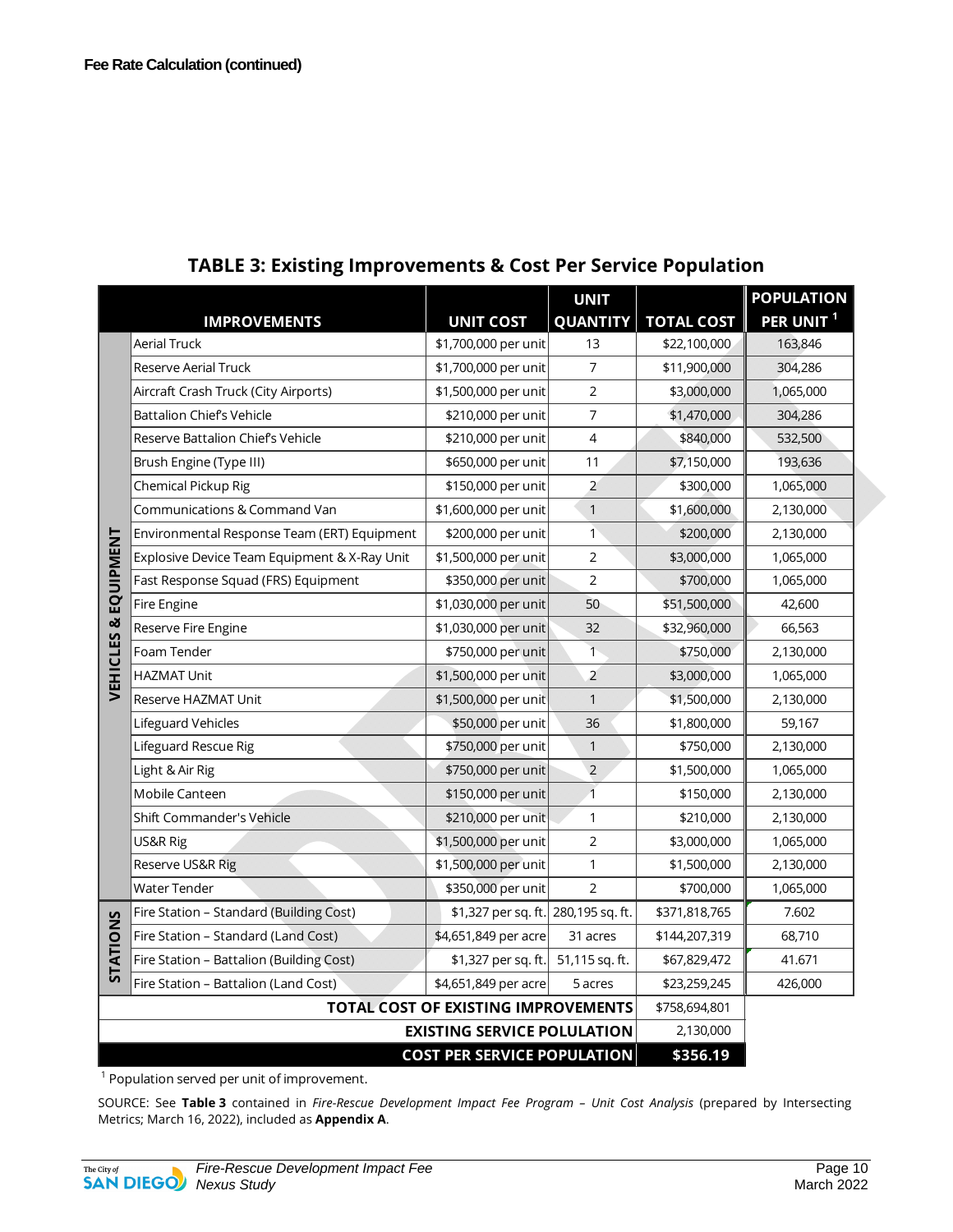#### *Cost to Enhance Current & Projected Underserved Areas*

The City is required to provide sufficient public safety facilities and services to existing and future development. Spatial analyses were performed to isolate and identify areas of the City that experience sub-standard fire and rescue service or have the potential to experience sub-standard service with new development (based on a 7.5 minute response time standard). These analyses (performed at the "Census Block Group" level) and results are documented in *Fire-Rescue Development Impact Fee Program – Unit Cost Analysis* (prepared by Intersecting Metrics; March 16, 2021), incorporated herein by reference, and included as **Appendix A**. The results of the "Response Time Propensity Model" are graphically shown in **Figure 1** below.





The City of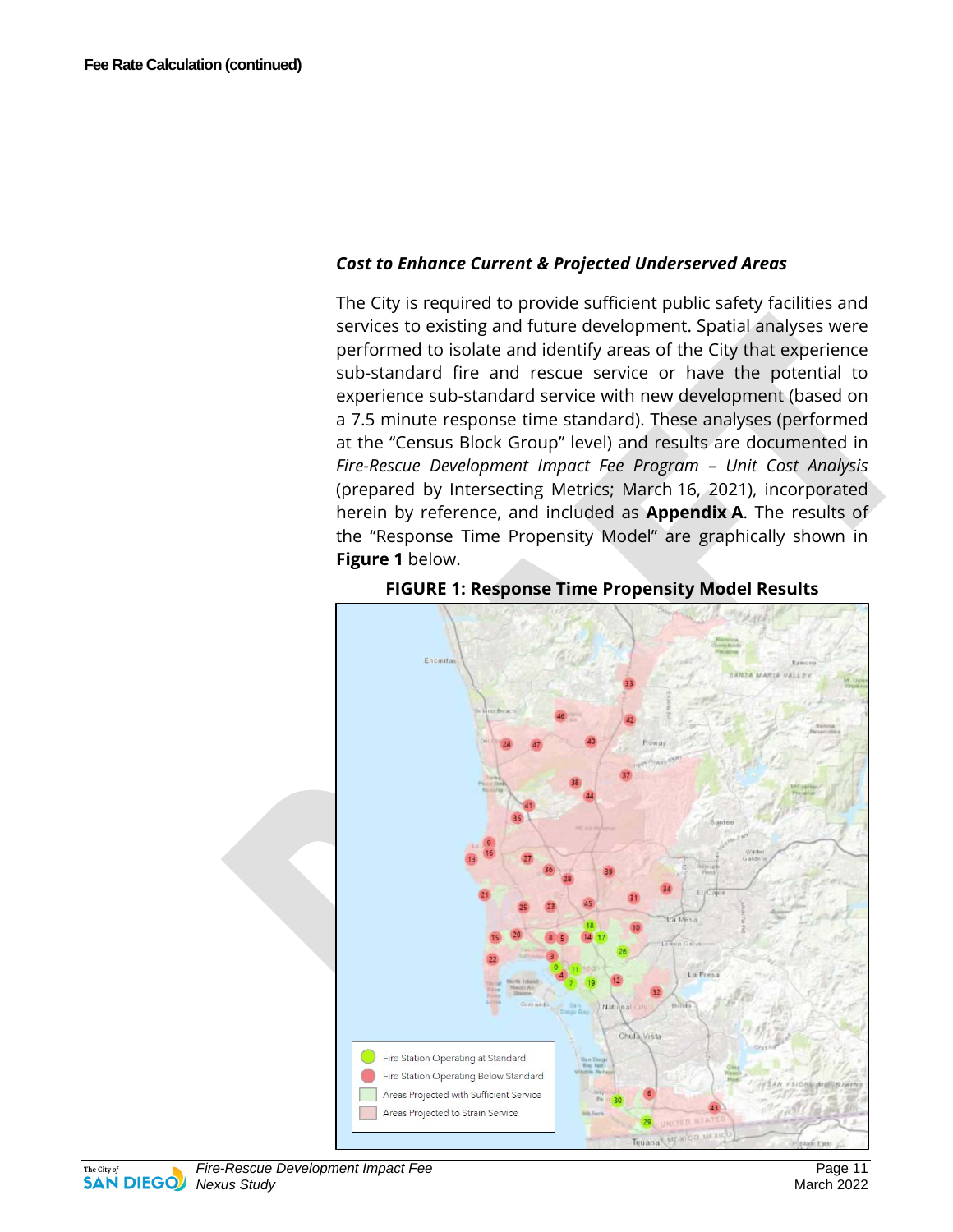The response time propensity model indicates that the areas shaded in red are projected to have (or contribute to) sub-standard response times, creating the need for additional improvements. An additional fee will be imposed on development occurring in these areas to help fund the additional improvements (or portions thereof) needed to serve the areas. As there is existing development in most of these areas, new development will only be responsible for a reasonable and proportionate "fair-share" (based on projected growth as a percent of total service population) of the cost of the new improvements. In other words, future growth will not be charged to alleviate existing deficiencies.

**Table 4** below summarizes the future improvements needed, corresponding total costs, and resultant cost per service population applicable to the current and projected underserved areas.

|  |  |  | TABLE 4: Future Improvements & Cost Per Service Population in Underserved Areas |
|--|--|--|---------------------------------------------------------------------------------|
|--|--|--|---------------------------------------------------------------------------------|

|                                                                   | <b>IMPROVEMENTS</b>                      | <b>UNIT COST</b>     | <b>UNIT</b><br><b>QUANTITY</b> | <b>TOTAL COST</b> |
|-------------------------------------------------------------------|------------------------------------------|----------------------|--------------------------------|-------------------|
| <b>EQUIPMENT</b><br><b>VEHICLES &amp;</b>                         | <b>Battalion Chiefs Vehicle</b>          | \$210,000 per unit   | 3                              | \$630,000         |
|                                                                   | Fire Engine                              | \$1,030,000 per unit | 10                             | \$10,300,000      |
|                                                                   | Fire Station - Standard (Building Cost)  | \$1,327 per sq. ft.  | 79,800 sq. ft.                 | \$105,894,600     |
| <b>STATIONS</b>                                                   | Fire Station – Standard (Land Cost)      | \$4,651,849 per acre | 5 acres                        | \$24,422,207      |
|                                                                   | Fire Station - Battalion (Building Cost) | \$1,327 per sq. ft.  | 39,906 sq. ft.                 | \$52,955,262      |
|                                                                   | Fire Station - Battalion (Land Cost)     | \$4,651,849 per acre | 3 acres                        | \$13,955,547      |
|                                                                   | \$208,157,616                            |                      |                                |                   |
|                                                                   | 1,865,000                                |                      |                                |                   |
|                                                                   | \$111.61                                 |                      |                                |                   |
| <b>PERCENT OF TOTAL COST</b> $1, 2$ (attributed to future growth) |                                          |                      |                                | 23.646%           |

 $^1$  Limited to current and projected underserved areas only.

 $^{\rm 2}$  Based on population growth as a percent of total projected service population.

SOURCE: See **Table 4** contained in *Fire-Rescue Development Impact Fee Program – Unit Cost Analysis* (prepared by Intersecting Metrics; March 16, 2022), included as **Appendix A**.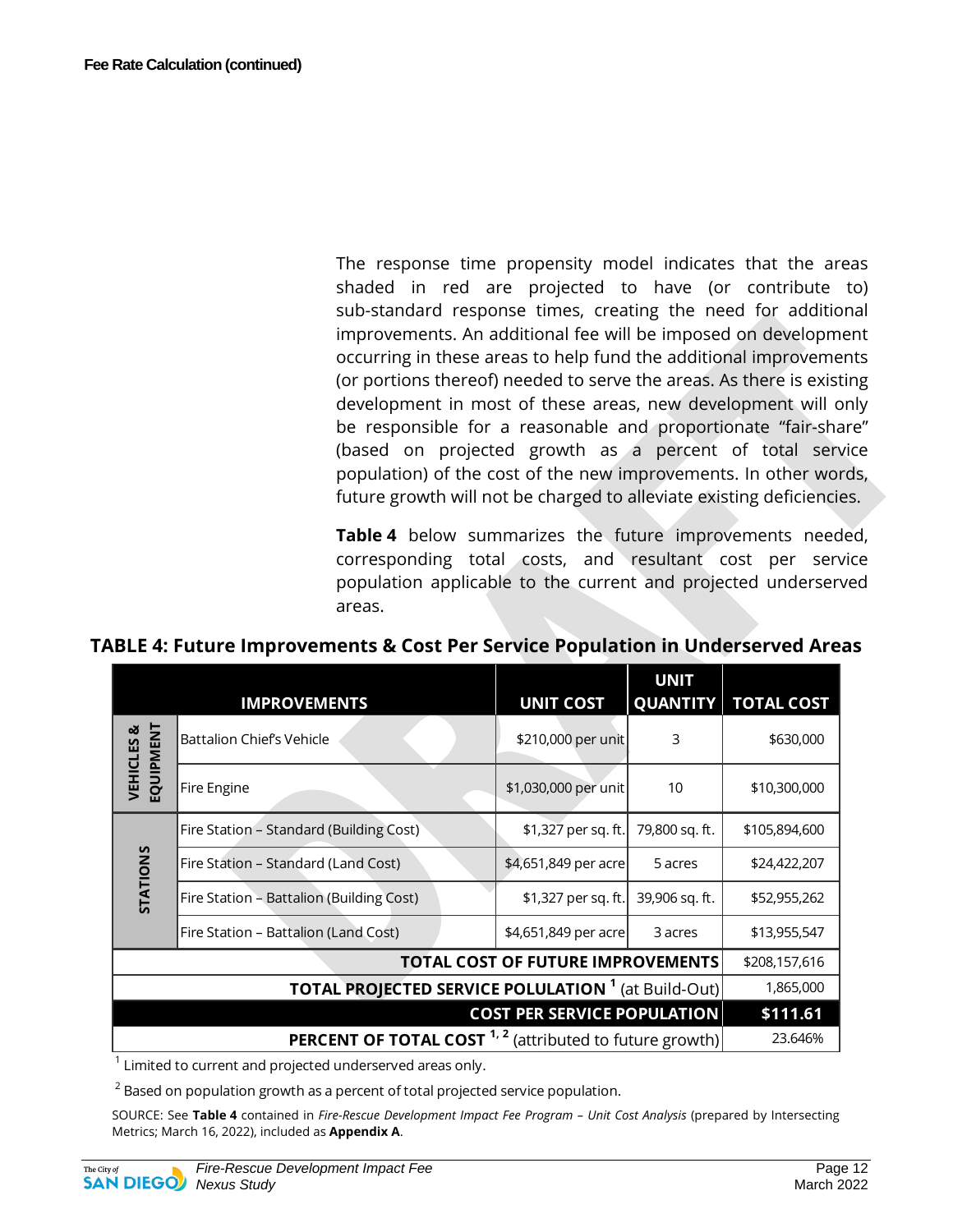#### **Maximum Allowable Fee Rates**

This Nexus Study and accompanying technical analyses support a maximum allowable fee rate of \$356.19 per capita of service population citywide and an additional \$111.61 per capita of service population in current and projected underserved areas. These amounts assume that programmatic improvements will be implemented citywide and in underserved areas in a manner consistent with the goals, objectives and criteria set forth in the General Plan, Citygate reports, and relevant City policies. This assumption is both fair and reasonable, and is consistent with achieving overall program objectives in a fiscally prudent and cost-effective manner.

The fees applicable to residential and non-residential land uses should be calculated and implemented in a manner reflective of the corresponding service populations reasonably assigned to such land uses.

#### **Annual Cost-Indexing**

The unit costs contained in this report are based on a "Los Angeles Construction Cost Index" (LACCI) of 13,341.33 (*Engineering News Record*; March 2022). It is recommended that the fee rates be indexed annually in order to keep up with future increases in the cost of construction.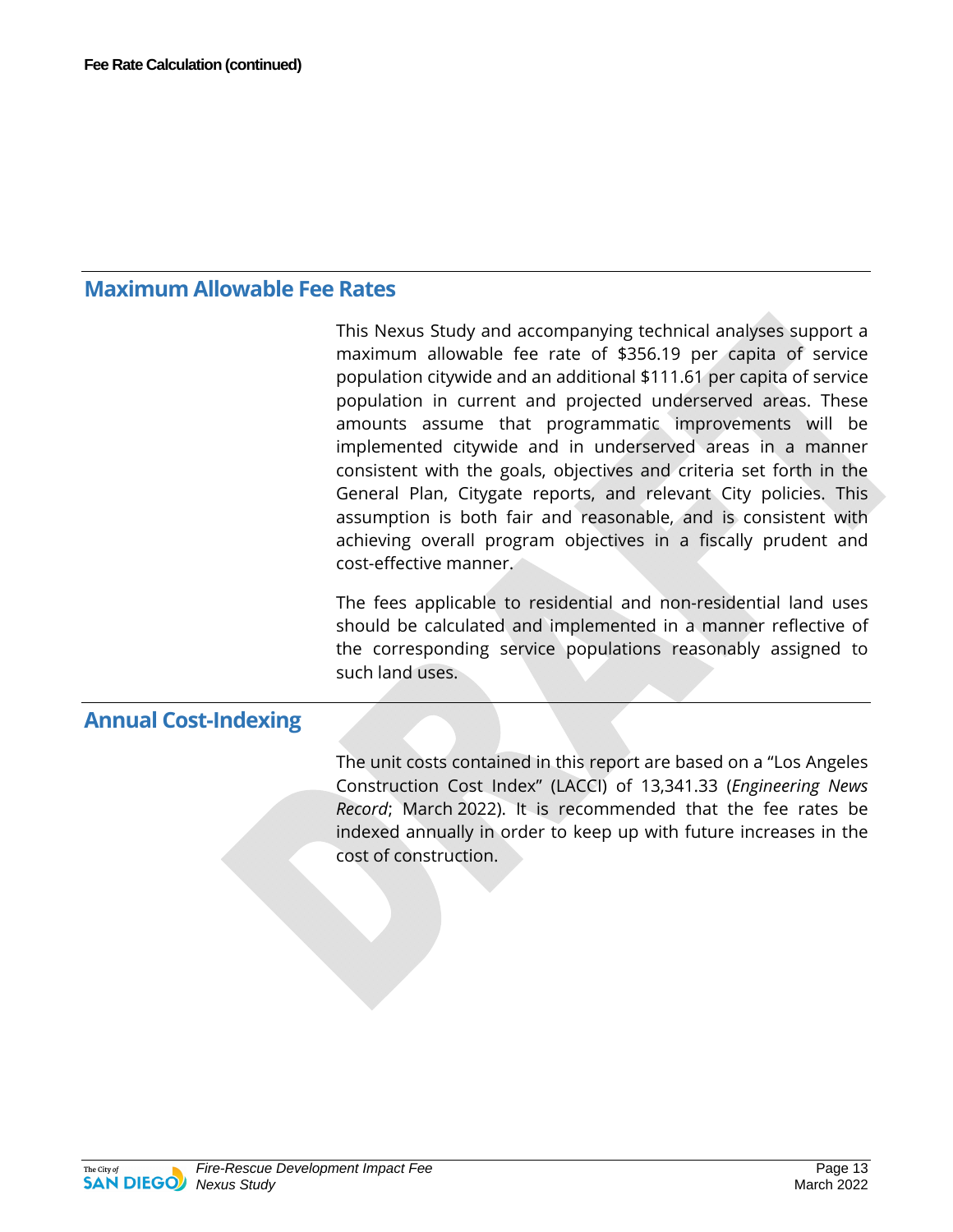## **Program Implementation**

#### **Statement of Findings**

The following information is provided to assist the City with satisfaction of the requisite statutory findings contained in §66001 of the *Mitigation Fee Act* with regard to implementation of the proposed Fire-Rescue DIF:

*Purpose of the Fee*. The purpose of the fee is to fund fire and rescue improvements needed to serve the additional population associated with new development in the City. This purpose is consistent with the goals and policies set forth in the General Plan and the requirements of SDMC §142.0640.

*Use of the Fee*. The fee will be used to fund fire and rescue improvements throughout the City in a manner consistent with the goals and policies set forth in the General Plan.

*Reasonable Use (Benefit)*. Future development will require additional investments in fire and rescue facilities to maintain defined Citywide service levels. The fees would be used solely for this purpose, in a fiscally prudent and cost-effective manner, consistent with goals and policies set forth in the General Plan.

*Reasonable Need (Burden)*. Future development will require additional investments in fire and rescue facilities to maintain defined Citywide service levels. As new development will necessitate the need for fire and rescue investments, the burdens posed are reasonably related to the use of the fee.

*Reasonable Apportionment*. The reasonable relationship between the fee for a specific project and the cost of improvements attributable to the project is described in this Nexus Study and is consistent with the defined standards-based planning criteria.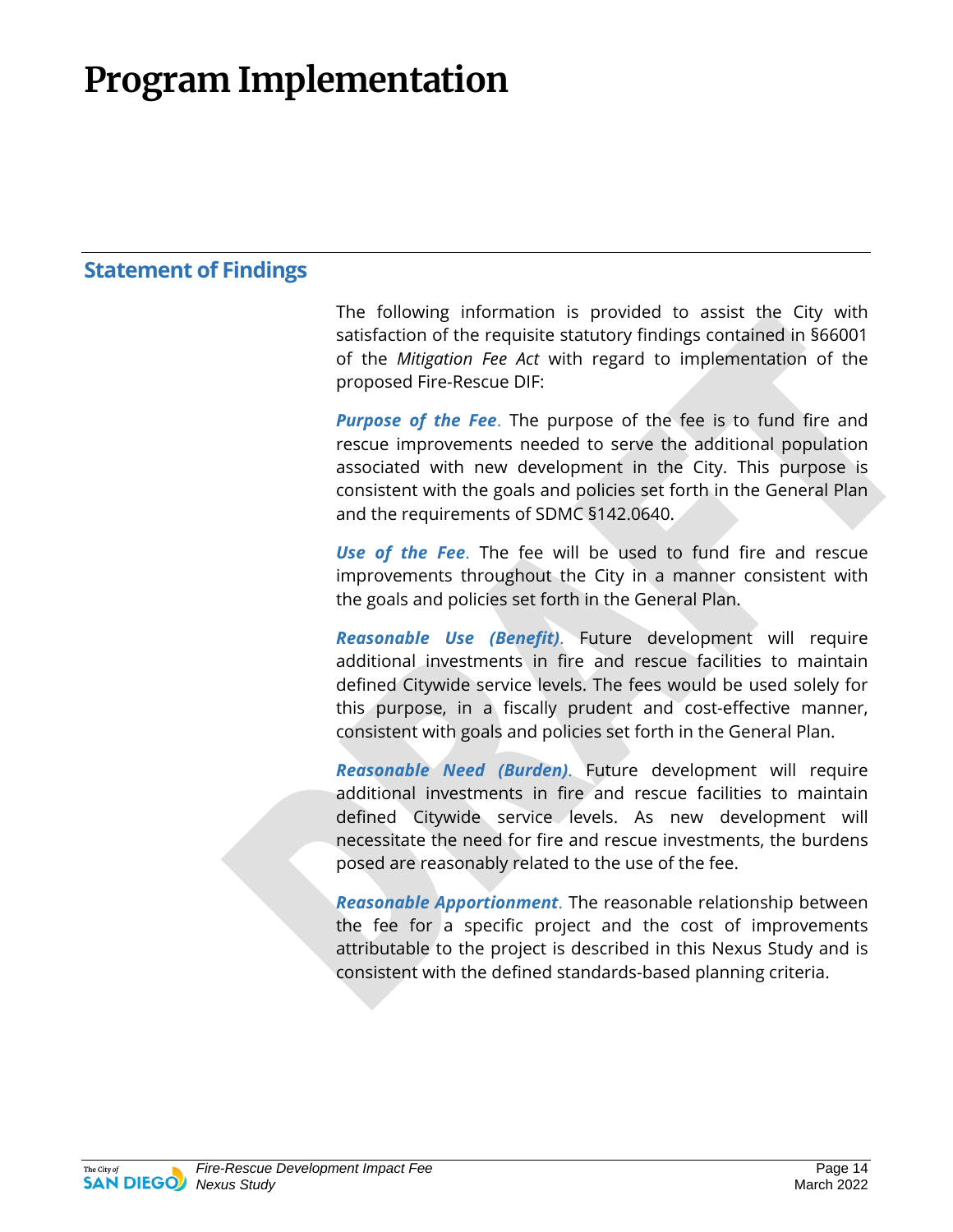#### **Capital Improvement Plan**

With the passage of AB 602, beginning January 1, 2022, large jurisdictions (including the City) are required to adopt a capital improvement plan (CIP) as part of their nexus study (California Government Code §66016.5(a)(6)). Although this Nexus Study has been prepared using a standards-based approach, the collected fees will be used to fund, in whole or in part, City-defined CIP projects in a manner consistent with the improvement types, and relative proportions thereof, identified in this study. The Fire-Rescue component of the City's current CIP, updated annually, is incorporated herein by reference.

#### **Periodic Reporting & Study Updates**

Provisions set forth in §66001(c) and §66006(b)(1)) of the *Mitigation Fee Act* require that each agency imposing an impact fee make specific information available to the public annually within 180 days of the last day of the fiscal year. This information includes the following:

- $\blacklozenge$  A brief description of the type of fee in each account or fund;
- ♦ The amount of the fee;
- $\bullet$  The beginning and ending balance of the account or fund;
- The amount of the fees collected and the interest earned;
- An identification of each public improvement on which fees were expended and the amount of the expenditures on each improvement, including the total percentage of the cost of the public improvement that was funded with fees;
- An identification of an approximate date by which the construction of the public improvement will commence if the City determines that sufficient funds have been collected to complete financing on an incomplete public improvement;
- ♦ A description of each interfund transfer or loan made from the account or fund, including the public improvement on which the transferred or loaned fees will be expended, and, in the case of an interfund loan, the date on which the loan will be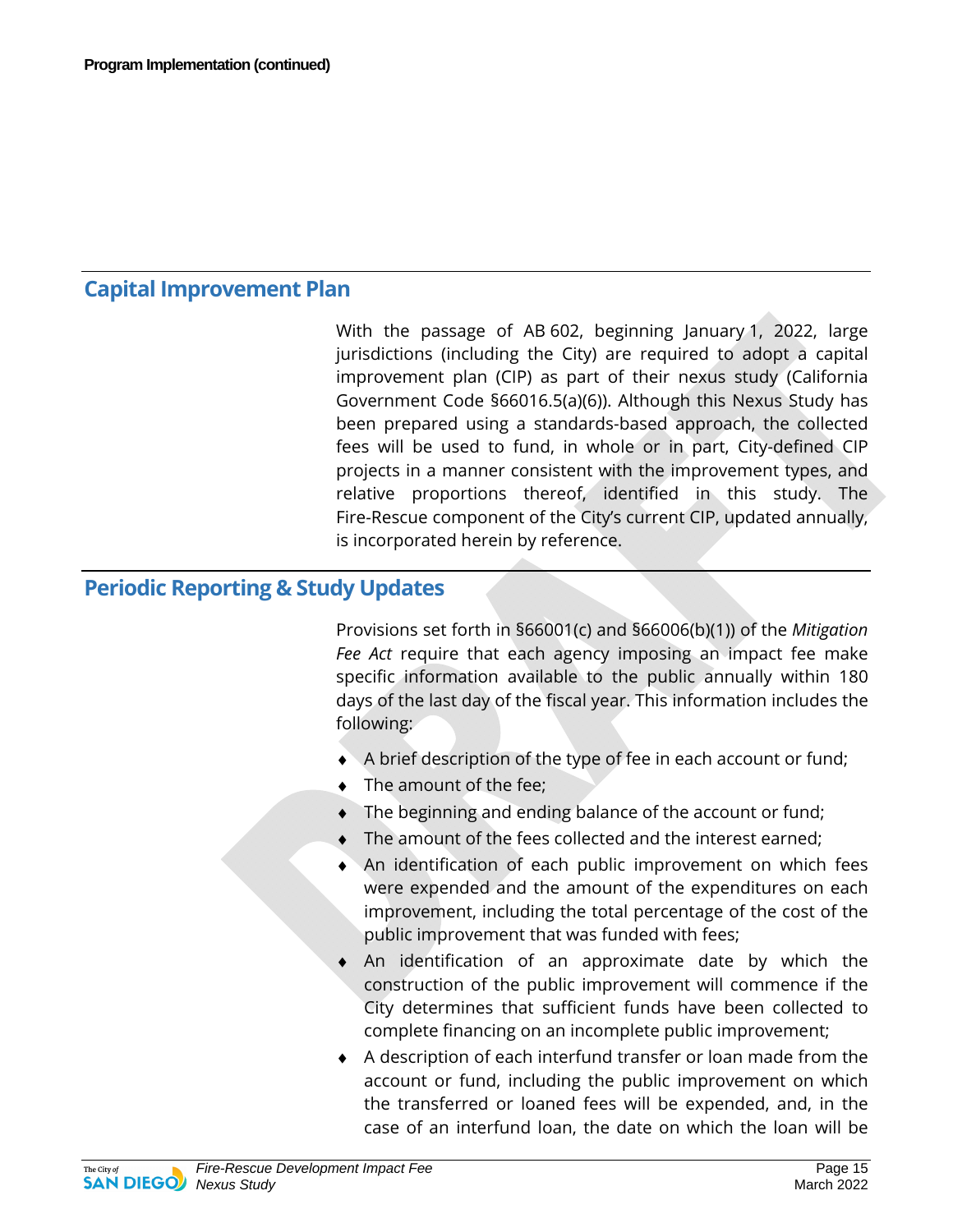repaid, and the rate of interest that the account or fund will receive on the loan; and

♦ The amount of refunds made and any allocations of unexpended fees that are not refunded.

In addition, the provisions set forth in §66001(d) of the *Mitigation Fee Act* require that each agency imposing an impact fee make specific findings every five years following receipt of monies, to the extent that such monies are deposited and remain unspent.

With the passage of AB 602, beginning January 1, 2022, agencies are required to update their nexus studies at least every eight years (California Government Code §66016.5(a)(8)), and make certain information available on the City's internet website (California Government Code §65940.1(a)).

#### **Other Considerations**

#### *Future Project Economics/Viability*

The proposed fee will have an effect on future development. To the extent that the fee provides a mechanism by which development can mitigate, in whole or in part, their fire and rescue service impacts, projects could benefit by reduced processing times and project costs. Some projects could be adversely impacted by the proposed fee due to location, project type or other factors. An analysis of the economic implications of the proposed fee on a variety of project types and locations could provide additional insight as to project viability and the need for special considerations, if any.

#### *Supplemental Funding*

The Fire-Rescue DIF is intended to fund categorically identified facilities, or portions thereof, needed to mitigate, in whole or in part, fire and rescue service impacts created by future development in the City. Direct impact project mitigation measures and other revenue sources may also be used to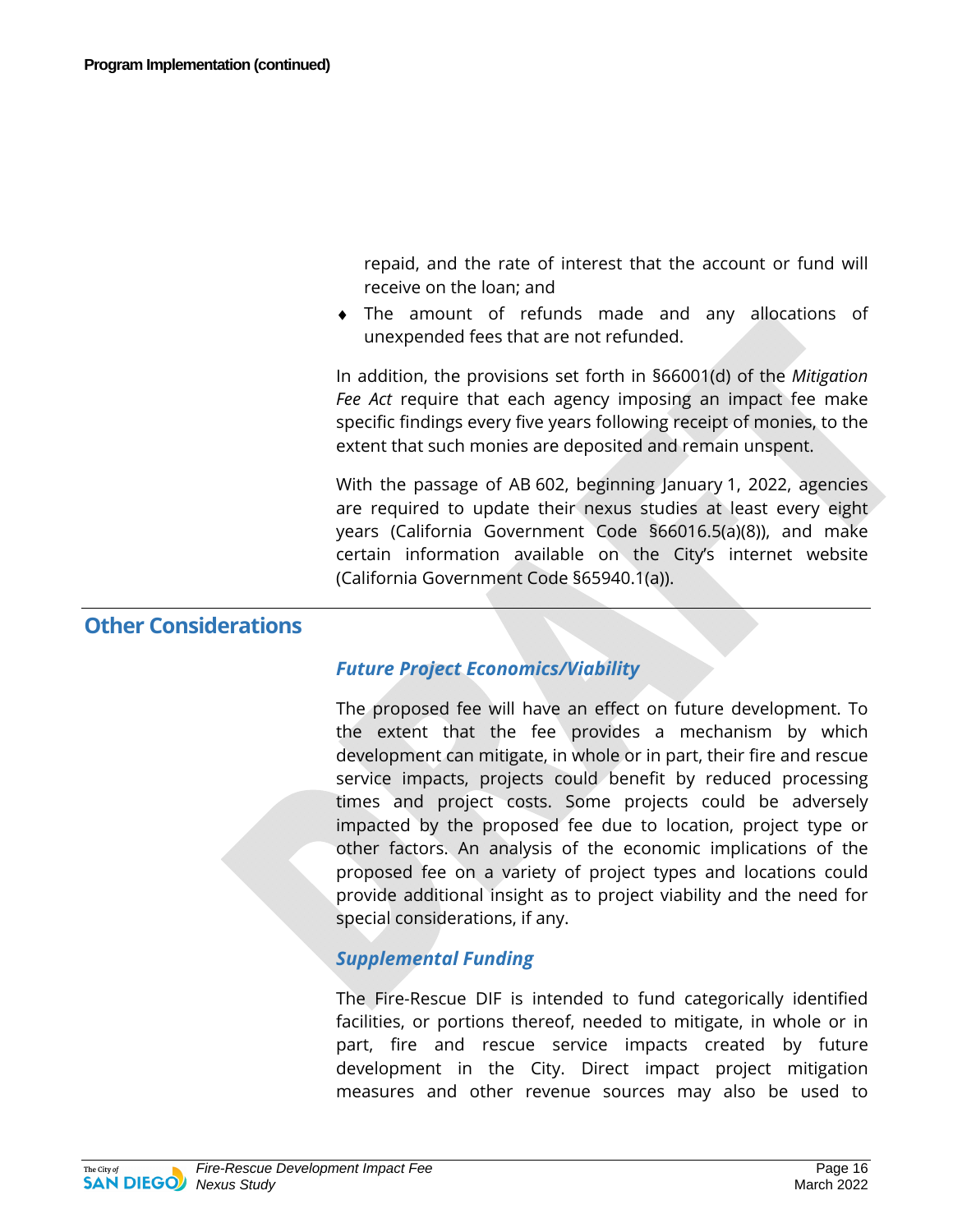augment funding of these facilities. Sources of additional revenue may include, but are not limited to:

- ♦ General and special taxes (including property taxes, and other sales/use taxes)
- ♦ State and federal grant monies
- ♦ General fund
- ♦ FEMA and other emergency relief monies

The existence and availability of additional funding sources may help the City leverage their other infrastructure dollars. For example, grant programs often require a high level of difficult-tofind matching funds. Having a Fire-Rescue DIF demonstrates a committed plan of action for facility improvements and the revenues can provide a ready source for matching funds. Both of these factors can provide a competitive edge when vying for grants or other similar allocations.

#### *Inter-Agency Coordination*

Purchase, acquisition, or construction of eligible improvements may involve varying degrees of inter-agency coordination (e.g., shared assets, etc.). The financial aspects and timing of such activities deserves considerable attention and care.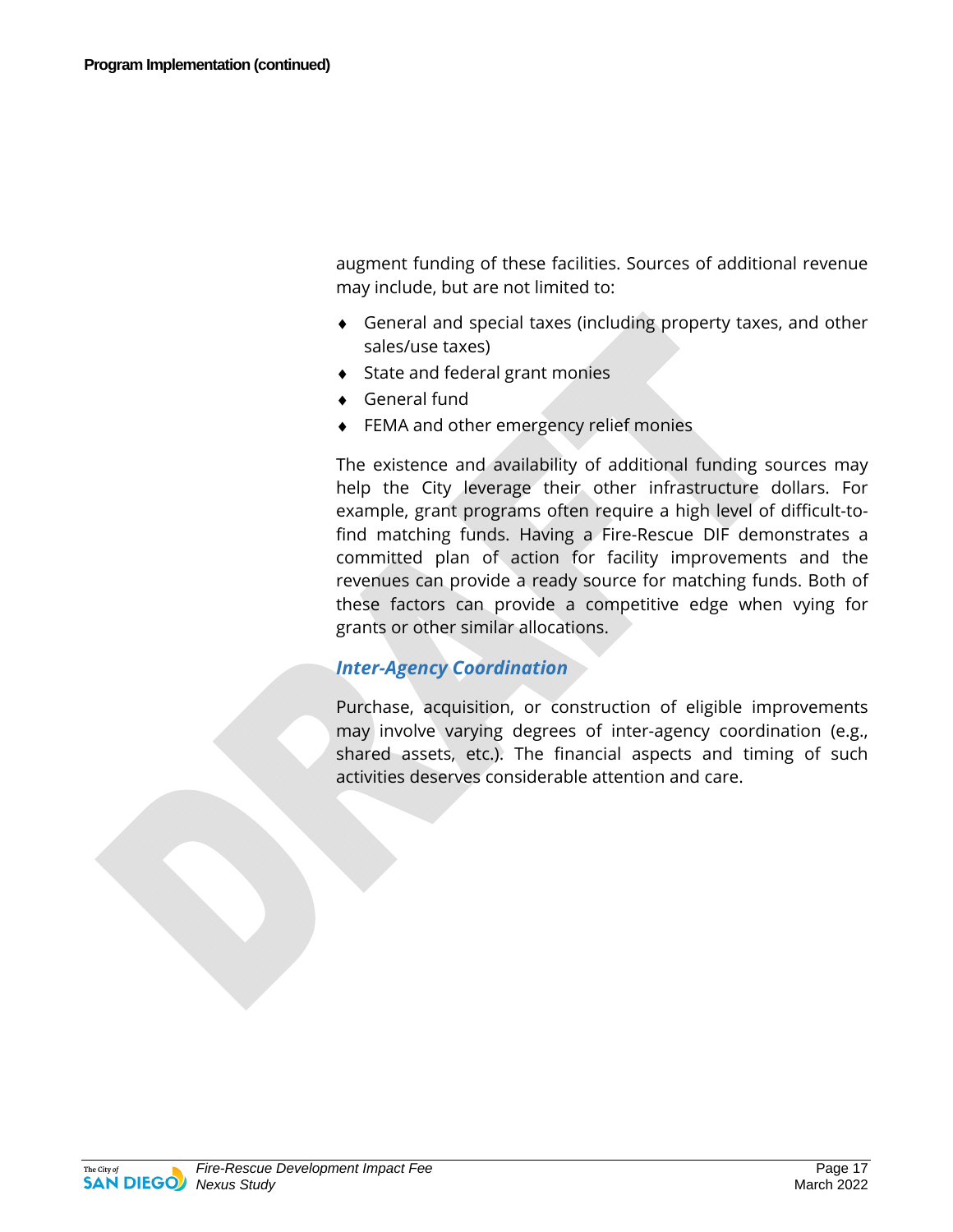### **APPENDICES**